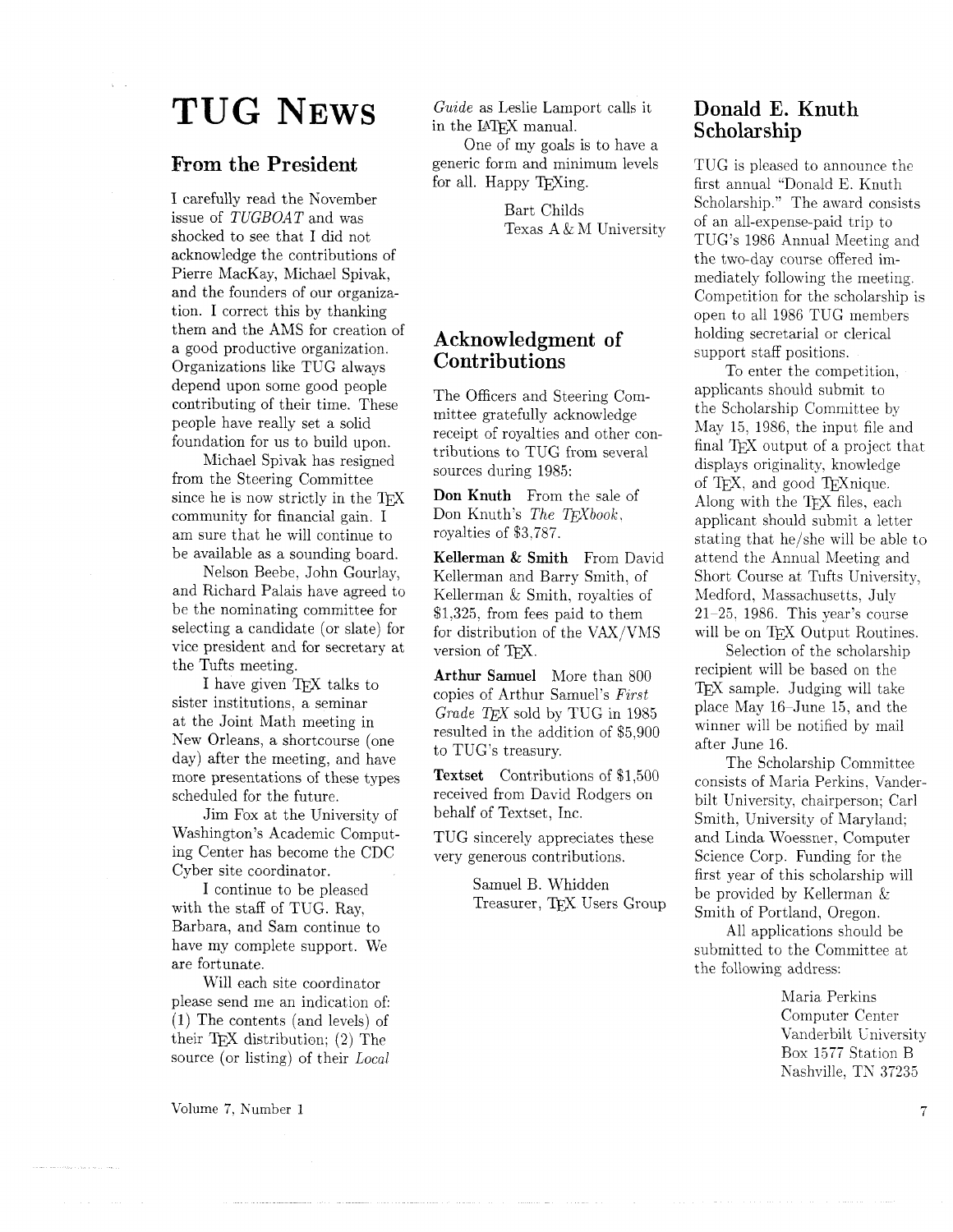TUG News

# Special Credits for This Issue

This issue of TUGBOAT is, more than usual, an experiment. First of all, it has been guest edited, by David Kellerman and Barry Smith.

David and Barry originally volunteered for this task at the 1984 TUG meeting. Their intention was to use an issue of  $TUGBOAT$  to show how  $T_{\text{F}}X$ works in the hands of a professional graphics designer. This vision has now become real.

The layout for this issue was designed by Martha Gannett, a designer based in Portland, a designer based in Fortand,<br>Oregon. You may have seen her<br>work before—her recent projects include the 1985 Floating Point Systems annual report, and the 1984, 1985, and 1986 Mentor Graphics annual reports. Her special fondness for book design, though, has resulted in some of her most memorable projects, including *Qiniqtuagaksrat*  $Utuqaanaat$  Iñuunia $\ddot{q}nniisiqun$ ,

a bilingual text of interviews with Innuipiat Indians. I am sure this project will also be among the memorable.

The macros have been realized by David, based on the existing TUGBOAT macros, at least to the extent that the input files of individual articles look virtually the same as they would have, had this issue been prepared in the usual way.

Pierre MacKay worked long and hard with David to install the new Computer Modern fonts on the Alphatype CRS at the University of Washington. Considering that only the old METAFONT contains the instructions to generate Alphatype fonts, this was no mean task: It involved generation of . GF files at 5333 dots per inch with METRFONT84, translating

these images to a binary format, and recycling them through the old SAIL METRFONT. (I haven't counted the number of fonts that have been given this treatment, but I know it took at least a day's worth of computer time.)

Finally, camera copy was prepared on the Washington Alphatype and shipped to Providence for printing.

After they have had a suitable rest, I shall expect David and Barry to write up their experience, along with the new macros, for publication in a future issue. In the meantime, thanks and congratulations to all.

Barbara Beeton American Mathematical Society

#### Conference: TFX for Scientific **Documentation**

The TFX for Scientific Documentation conference will take place 19-21 June 1986 at:

> Centre culture1 Saint-Thomas 2, rue de la Carpe-Haute 67000 Strasbourg, France

The aim of this conference is to provide a state-of-the-art survey of current work in this area, and to encourage technology transfer and information exchange on the latest applications of documentation systems based on TFX.

These institutions are sponsors of the conference: CNRS (Centre national de la Recherche scientifique), SMF (Societé mathématique de France), University Louis-Pasteur de Strasbourg.

Applications for registration must reach the Conference Chairman before 1 April 1986.

Registration forms may be obtained from him or from the TUG office; instructions to authors will be included.

The Proceedings will be published in the Springer-Verlag Lecture Notes in Computer Science series. Contributions must be received by the Conference Chairman no later than 1 April 1986: the deadline for notification of acceptance has been postponed to 1 May 1986. Priority of publication will be given to contributions submitted by participants.

> Jacques Désarménien Conference Chairman Laboratoire de typographie informatique Université Louis-Pasteur 7, rue René-Descartes 67084 Strasbourg Cedex France

# T<sub>F</sub>X Courses

The T<sub>F</sub>X Users Group is offering the following schedule of courses in all skill levels of TFX programming. Contact Ray Goucher, **TFX** Users Group, for registration information.

All 3-day courses start on Mondays and 2-day courses on Thursdays, except as follows: Beginning and Intermediate Courses at Stanford, Tuesday-Thursday and Friday-Saturday, respectively; Intermediate and Advanced at Tufts, Monday-Tuesday and Wednesday-Friday, respectively.

A special series of courses [150, 250, 306, 405] for technical users with programming or scientific backgrounds has been scheduled to coincide with the completion on Monday, August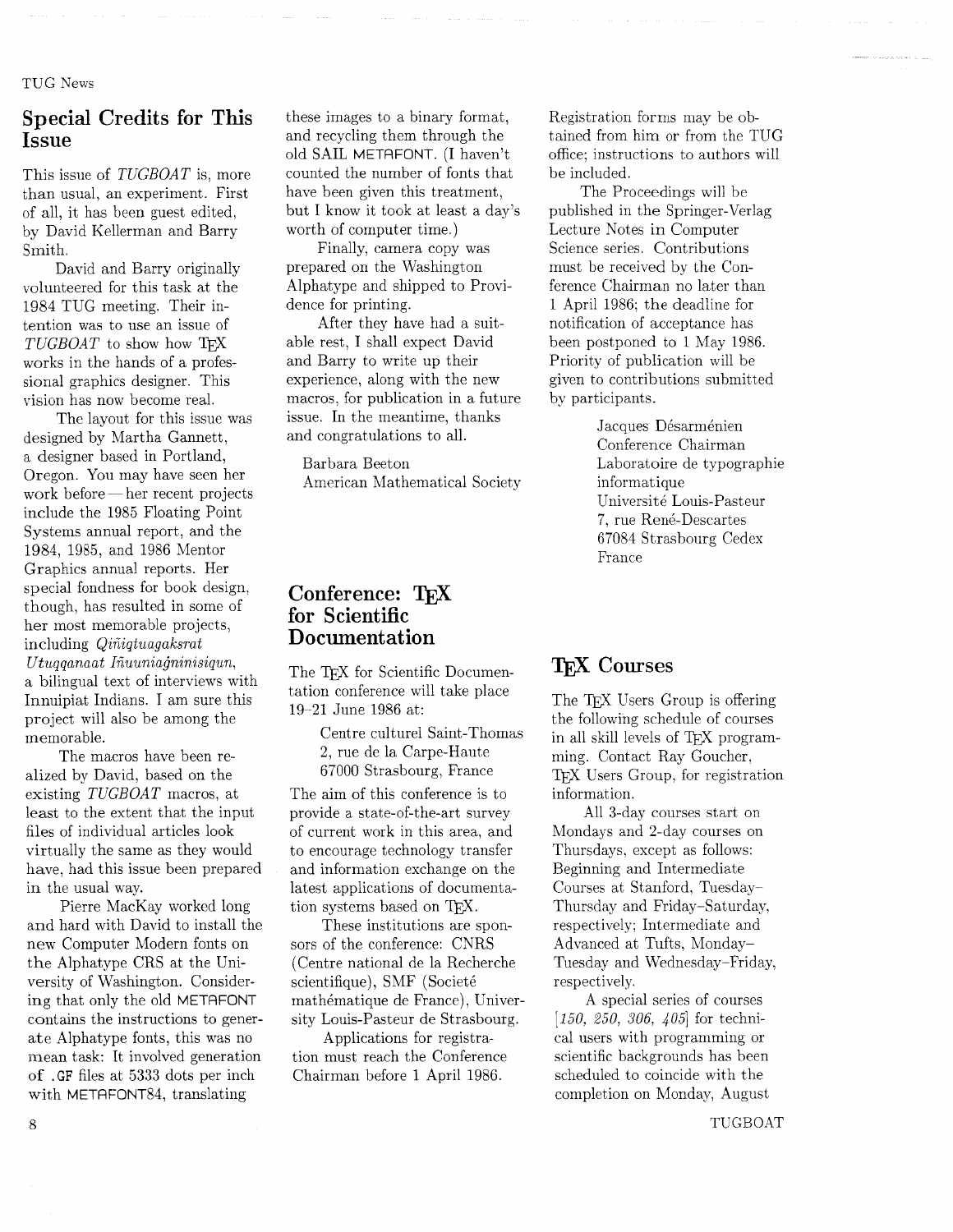11, 1986, of the International Congress of Mathematicians, Berkeley, California.

**Beginning TFX** A 3-day course for non-technical users:  $[101]$  March 3-5, Vanderbilt University, Nashville, TN;  $[102]$  March 24-26, Illinois Institute of Technology, Chicago. IL; (103) March 24-26, Harvard University, Cambridge, MA; [104] June 2-4, Vanderhilt University, Nashville. TN;  $[105]$  July 28-30, Illinois Institute of Technology, Chicago, IL.

**Beginning T<sub>EX</sub>** A 3-day course for technical users: [150] August 12-14. Stanford University, Stanford, CA.

**Intermediate TEX** A 2-day course for non-technical users: 12011 March 6-7, Vanderbilt University, Nashville, TN; [202/ March 27-28, Illinois Institute of Technology, Chicago, IL; [203] March 27-28, Harvard University, Cambridge, MA;  $[204]$  June 5-6, Vanderbilt University, Nashville, TN; [205] July 14-15, Tufts University, Medford, MA; [206] July 31-August 1. Illinois Institute of Technology, Chicago, IL.

**Intermediate TEX** A 3-day course for technical users:  $\left[250\right]$  August 15-16, Stanford University, Stanford, CA.

**Advanced TFX** A 3-day course:  $[301]$  April 7-9, Vanderbilt University, Nashville, TN: [302] April 28-30, Illinois Institute of Technology, Chicago, IL; [303] June 2-4, Illinois Institute of Technology, Chicago, IL;  $\frac{304}{$  July 16-18. Tufts University, Medford. MA: [305] August 4-6, Vanderbilt University, Nashville, TN;  $[306]$  August 18-20, Stanford University. Stanford, CA.

**Macro Writing** A 2-day course:  $[401]$  April 10-11, Vanderbilt University, Nashville, TN;  $\frac{1}{402}$  May 1-2, Illinois Institute of Technology, Chicago, IL;  $\frac{1}{403}$  June 5-6. Illinois Institute of Technology, Chicago, IL;  $\frac{1}{404}$  August 7-8, Vanderbilt University, Nashville, TK; [405] August 21-22, Stanford University, Stanford, CA.

**Output Routines** A 2-day course:  $\frac{1}{25}$  July 24-25, Tufts University, Medford, MA.

**Notes** There are many users who are not TUG members. but have expressed an interest in these courses. Please help them get the word by posting this notice.

TUG members and individuals on TUG'S mailing list will be sent registration information and additional course/meeting information routinely. Anyone else wishing to receive future mailings should contact the TUG office.

Organizations desiring inhouse courses, tailored to their specific needs, or interested in hosting Regional Courses should contact the TUG office.

> Ray Goucher TEX Users Group

# **Software Column: Call for Papers**

This time we have four papers on TFX and WEB related software problems!

W. Appelt and K. Horn show how to KNIT and TWIST your program rather than TANGLE and WEAVE it. Their PATCHWORK system—as they call it $-$ allows one to have more than one change file for a program; and this is

really quite useful when a program has to be adapted to severa environments at the same time. I know of and have been using another similar system (called TIE) which I got from Darmstadt University a few months ago. I wonder whether further systems addressing the same problem exist. A comparison and evaluation of the solution strategies might be interesting.

The problem of error diagnostics of TANGLE is studied in R. M. Damerell's paper. He proposes and has implemented a slight change to TANGLE which improves TANGLE'S error detection capability. This is quite an important point; I'd appreciate receiving information about other related work for publication in TUGBOAT.

The third paper  $-$  by A. Trevorrow — describes a very powerful preview system for TFX. It supports quite a variety of visual displays. The benchmarks are really impressive.

Finally, M. Senn gives a survey of some preview packages. In addition to this paper I've received a few letters informing me about the existence of several other preview packages. We will prepare an update about such systems for publication in the next issue. If you have a TEX previewer, please send me information about it.

During this academic year I had a blind student in my classes. As he had a Braille terminal much of our written communication was by computer mail. In particular, I would send him the TFX input files of assignments, and he would get them printed in Braille (the input files!). This was fine with plain text and simple formulae. But just imagine reading a complex \halign in Braille! I am considering to have him work on a